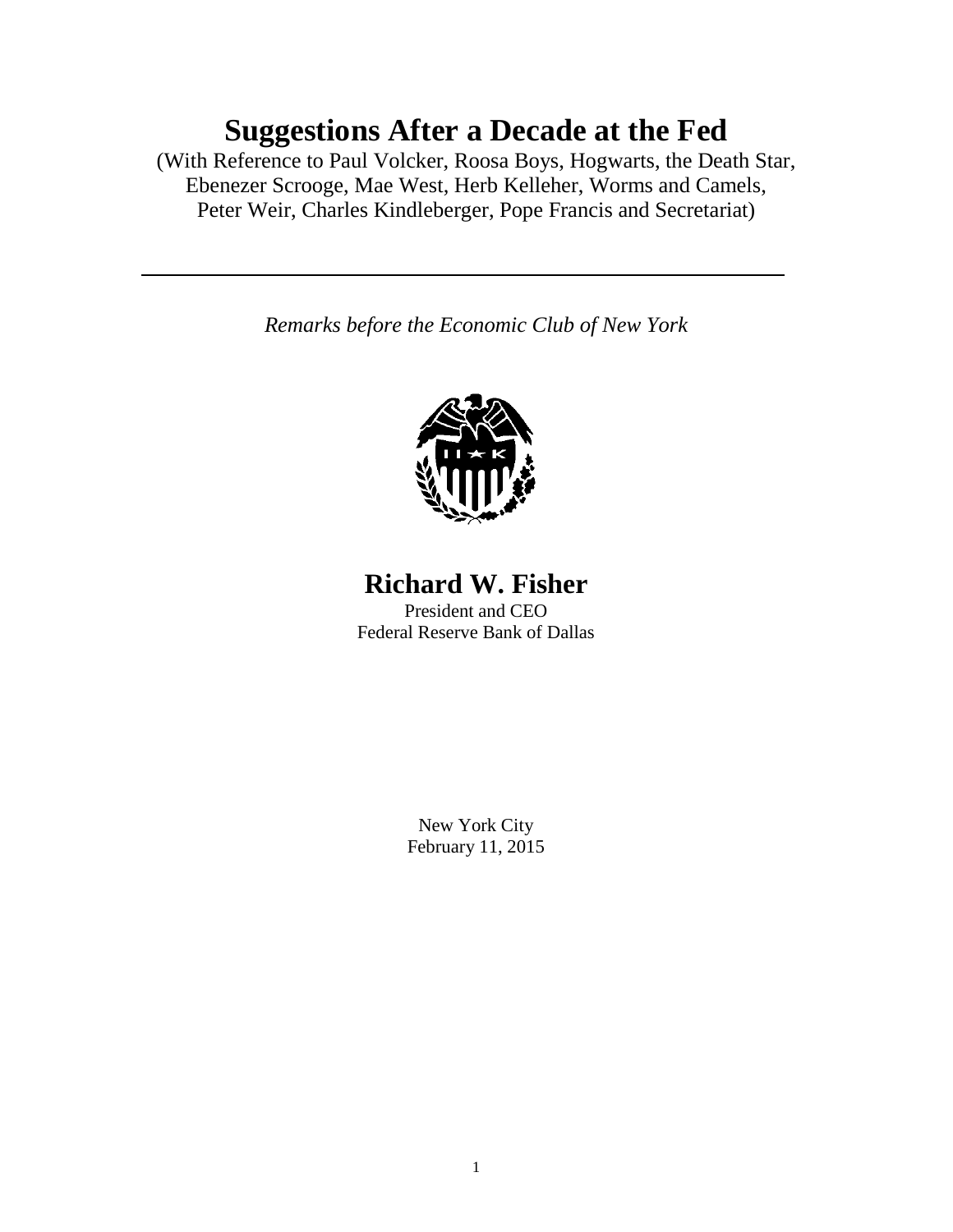# **Suggestions After a Decade at the Fed**

(With Reference to Paul Volcker, Roosa Boys, Hogwarts, the Death Star, Ebenezer Scrooge, Mae West, Herb Kelleher, Worms and Camels, Peter Weir, Charles Kindleberger, Pope Francis and Secretariat)

#### Richard W. Fisher

I am grateful to be invited to speak to the Economic Club of New York on the eve of my retirement from 10 years of service as president of the Federal Reserve Bank of Dallas. I have sat through 78 regular meetings and an additional 18 special meetings of the Federal Open Market Committee (FOMC) for a total of **96** meetings under three Fed Chairs over the past decade. Given what we went through during the crisis and the healing we have tried to engineer in its aftermath, I would argue you ought to measure the life of a Fed policymaker in dog years. This morning, I thought I might offer some suggestions based upon those 70 years of experience.

#### **Roosa Boys**

Before doing so, let me say I am tremendously honored to be introduced by Paul Volcker. Paul and I share a common heritage: We were both mentored by the late, great Robert V. Roosa. We are two of the "Roosa Boys," the men—and women—Bob Roosa took under his wing every few years to teach real-world economics and a love for policy. Paul was "Class of '47" in the Roosa "school"; I was '75. Of course, none of the successive Roosa Boys (and Girls) could ever match the original standard, as is sometimes said about our nation's presidency. I consider Paul to be the George Washington of monetary policy—the very exemplar of the leadership and integrity and dedication that needs to be the inviolable hallmark of every central banker who follows in his footsteps.

In the late 1960s and early 1970s, prudent monetary policy gave way to political expedience before the quick-and-easy approach was reined in by Paul. Were it not for his insistence that the Fed do what was politically unpopular, we would have seen our nation and the world destroyed by hyperinflation. Please join me in applauding Paul for his selfless service to our great country.

#### **Hogwarts, the Death Star and Ebenezer Scrooge**

Paul Volcker stood his ground on the principle that monetary policy should never be politicized. Which brings me to the first message I wish to impart today: that of the overriding importance of maintaining an independent Fed.

I recently came across a little volume by John Lanchester, titled *How to Speak Money*. In describing the Bank of England, Lanchester writes: "There's a lot of ritual and ceremony and protocol at the Bank, which to outsiders seems a cross between Hogwarts, the Death Star, and the office of Ebenezer Scrooge."1 The same can be said of the Federal Reserve, at least by those who don't take the time to read the copious amounts of reports and speeches and explanations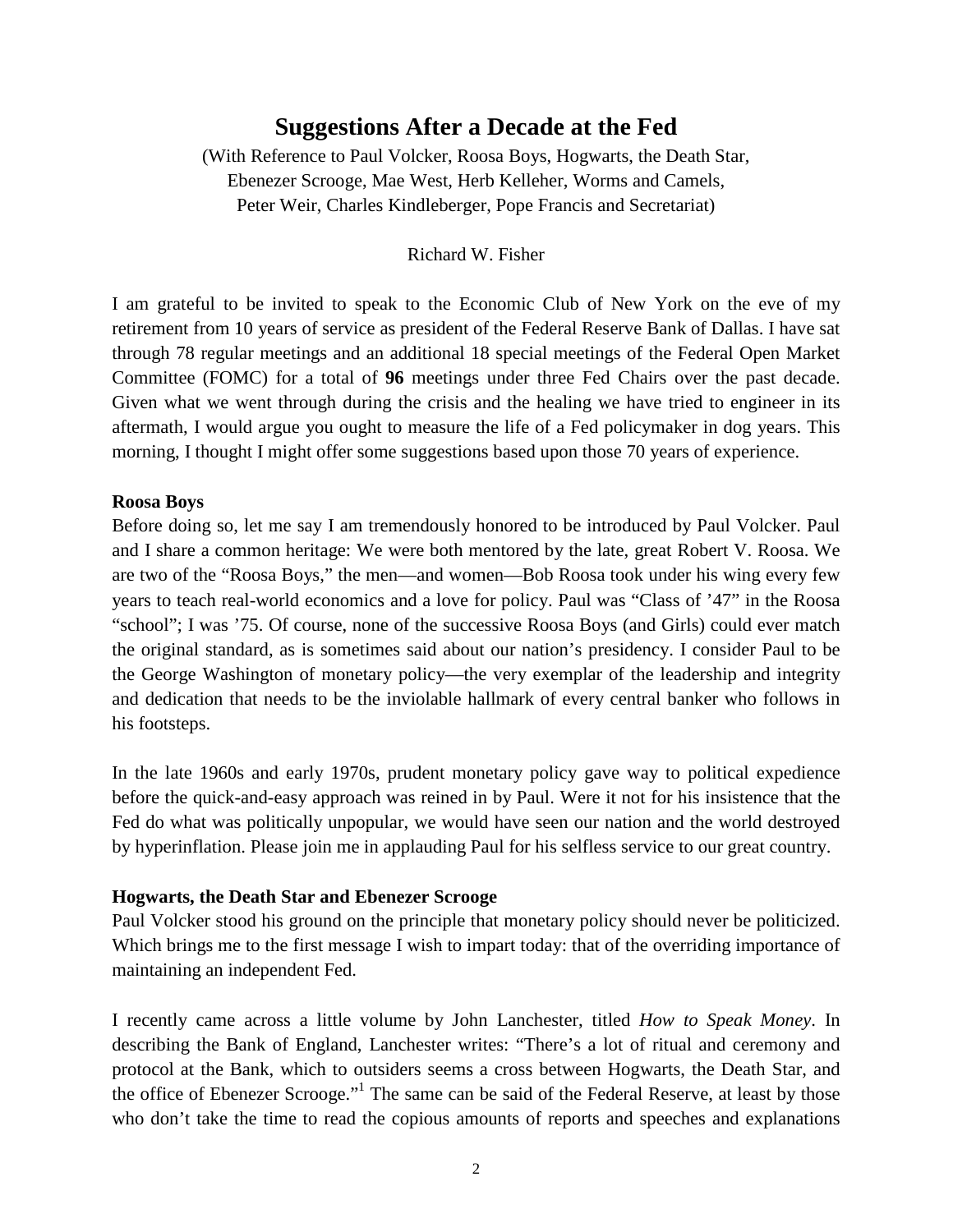the 12 Federal Reserve Banks and the Board of Governors continuously emit. It is always politically convenient to make something sound mysterious, if not malevolent, by claiming it is opaque.

Which is precisely what is happening now with Senate Bill 264: the Federal Reserve Transparency Act of 2015 and its call to "audit the Fed." The operations and finances of the Board of Governors and the 12 Federal Reserve banks are already audited up the wazoo. As to policy, as soon as our deliberations at the FOMC conclude, we report to the public what we decided. We publish a thorough review of what we discussed—and all views are considered, even those of dissenters like Richard Fisher—in the form of minutes of every FOMC meeting three weeks after we meet. And we subject our Chair to a no-holds-barred press conference on a quarterly basis. All of this alongside frequent speeches and press interviews by the 12 Federal Reserve Bank presidents, who voice their independent views.

My suspicion is that many of those in Congress calling for "auditing" the Fed are really sheep in wolves' clothing. Having proven themselves unable to cobble together with colleagues a working fiscal policy or to construct a regulatory regime that incentivizes rather than discourages investment and job creation—in other words, failed at their own job—they simply find it convenient to create a bogeyman out of an entity that does its job efficiently.

I come from Texas. I hail from the land of Wright Patman and Henry B. Gonzalez. I am fully aware of the appeal of Fed antipathy and the passion it can stir. It is nothing new. Close your eyes when you hear a strident speech about auditing the Fed from one of the current bill's authors and you will hear echoes of radio broadcasts from the 1930s of Father Charles Coughlin, pastor of the Shrine of the Little Flower in Royal Oak, Mich. He railed passionately against the "money changers" and what he termed "the Federal Reserve banksters … and the rest of that undeserving group who without either the blood of patriotism or of Christianity flowing in their veins have shackled the lives of men and of nations ..."<sup>2</sup> That's powerful rhetoric.

I am personally confident that responsible senior senators and congressmen like Sen. (Richard C.) Shelby of Alabama, who chairs the Senate Committee on Banking, Housing and Urban Affairs, and Congressman (Jeb) Hensarling, the Texan who chairs the House Financial Services Committee, can prevent any meddling with monetary policy while understanding the need for their colleagues to vent and score political points. And I find it hard to believe that wise and experienced leaders like Sen. Mitch McConnell would actually want the Fed's policy deliberations to be infected by politics. There is so much else to do under the purview of the Senate and the Congress to clean up the flotsam of fiscal policy and jetsam of regulatory interference that is inhibiting job creation and economic expansion.

But we'll see. Mae West put it best: "I generally avoid temptation unless I can't resist it." Even the greatest political leaders have trouble resisting the temptation to fiddle with a central bank. If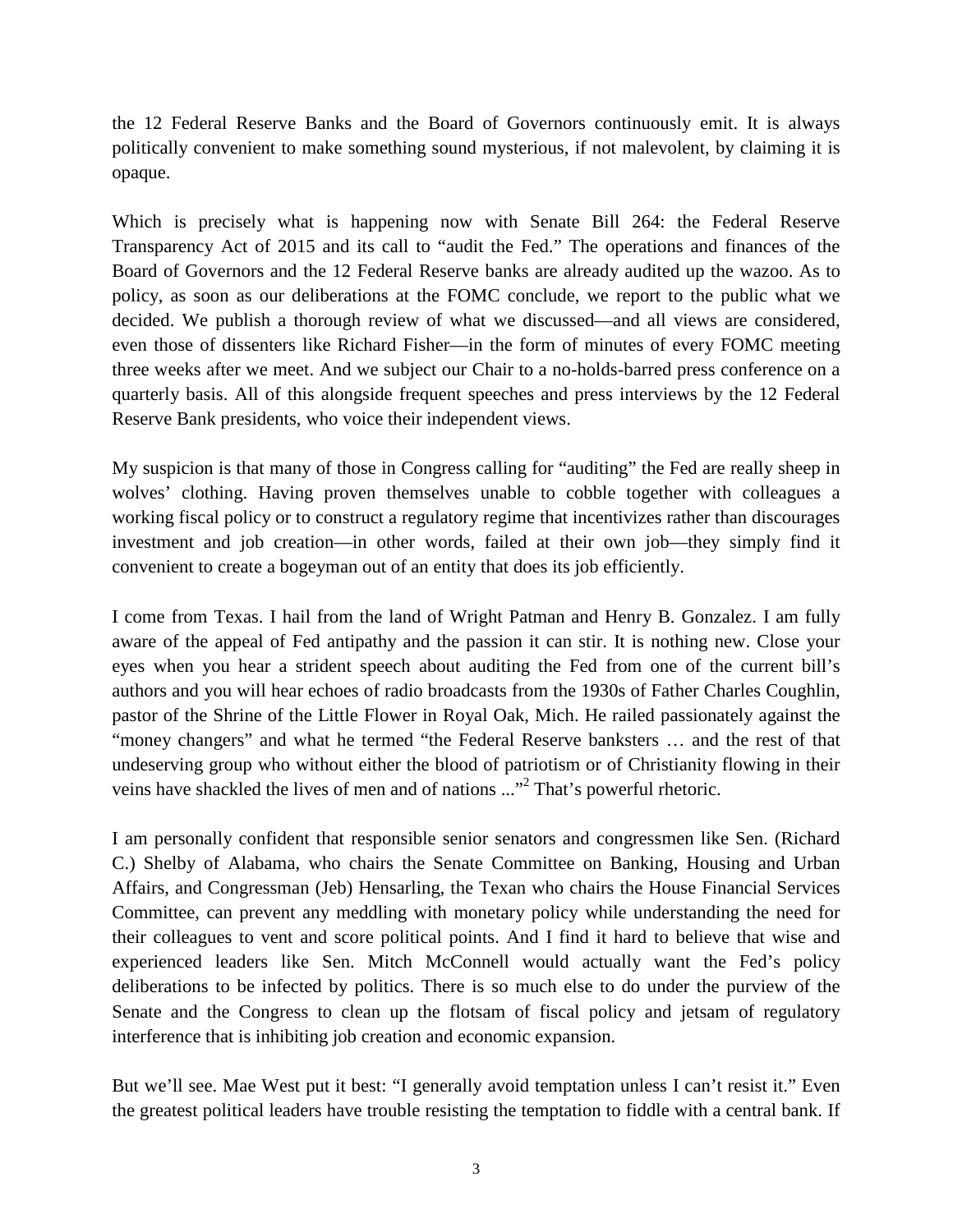you read Liaquat Ahamed's brilliant book, *Lords of Finance*, you'll recall that German Chancellor Bismarck's closest confidant, Gershon Bleichröder, warned him "… that there would be occasions when political considerations would have to override purely economic judgments and at such times too [politically] independent a central bank would be a nuisance."<sup>3</sup> We know that when the German central bank gave into political considerations, the result was the Weimar hyperinflation and its eventual consequences. And that the Bank deutscher Länder, having established the principle of the independent central bank, which became the Bundesbank, was instrumental in Germany's rising from the ashes of World War II and becoming the economic pillar of Europe.

Who in this room isn't grateful that Paul Volcker was a nuisance?

"Audit the Fed" is nothing more than an attempt to override purely economic judgments and bend monetary policy to the will of politicians. It is misguided. I pray we don't go there. I can think of nothing that would do more damage to our nation's prosperity.

#### **Worms in Whiskey**

That doesn't mean we should be deaf to the drumbeat of concerns about the Fed.

My friend, former Sen. Sam Nunn, likes to tell the tale of a backwoods preacher who was alarmed at the drinking habits of one of his parishioners. So the preacher called the man in. He put two glasses in front of him, one filled with water and the other with whiskey. He then put a worm in the glass of water. It swam around merrily. He then lifted the worm and placed it into the whiskey-filled glass. It sank to the bottom, dead. "Son, do you get the message?" the preacher asked. "Yes sir, I do," the parishioner replied. "If I drink whiskey, I won't get worms."

Like the parishioner, I don't think the Fed is getting the message.

First, in this era of social media and über-transparency, we at the Fed need to learn to speak English, rather than "Fedspeak." I have done my level best during my tenure at the Fed to speak plainly, always bearing in mind that when I speak as a Fed official, I am speaking to the American people whom we serve, not to a small group of economists or just to the mavens of Wall Street.

The best case of this I have experienced the past decade occurred in May 2012, when the Dallas Fed board of directors traveled to a joint meeting with the board of the St. Louis Fed. The chairman of my board at the time was Herb Kelleher, the puckish, iconic founder of Southwest Airlines. Of course, we flew to St. Louis on Southwest. True to form, after we reached cruising altitude, Herb took the microphone and said: "My name is Herb Kelleher, and I want to thank you for flying on the airline I founded." Herb is beloved by the people who fly Southwest; enthusiastic cheers and applause erupted from the passengers. Then he said, "Since I have a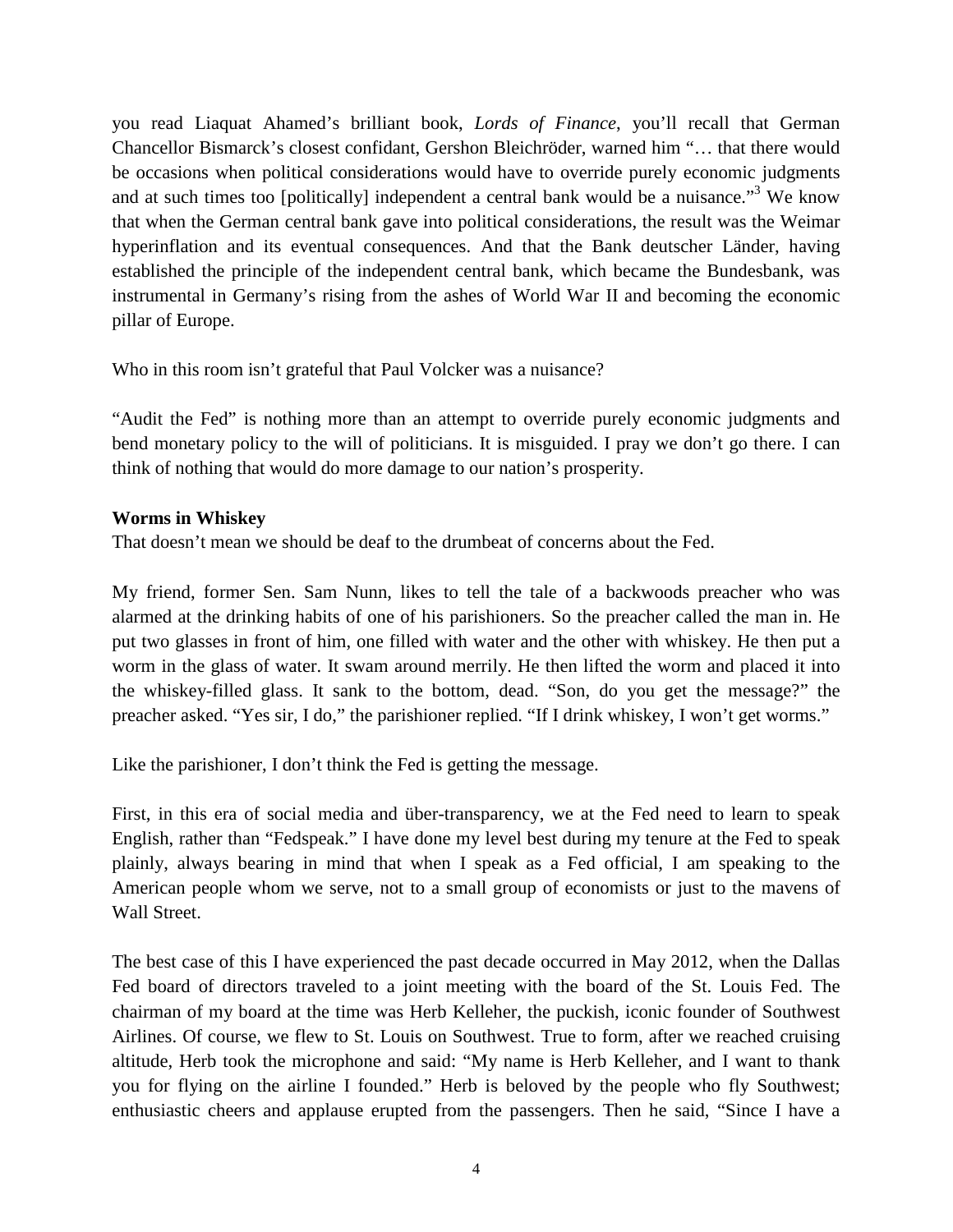captive audience, I want to tell you about the Federal Reserve. Today, you have on board one of the most important people in the global financial system … me! Well, not really me, but I am chairman of the board of the Federal Reserve Bank of Dallas, and with me is the Bank's president, who sits on the committee that decides the amount and the cost of your money." He went on to explain what the FOMC does and what the Fed banks do, how they are structured and so on, punctuating his remarks with references to Wild Turkey Bourbon and other personal favorites.

You know the kind of folks who fly Southwest. They range from people dressed like you and me in suits and ties to work-by-the-sweat-of-your-brow folk dressed in bib overalls—like the one seated behind me with his wife. When Herb finished, again to a big round of applause and attaboys, the man behind me turned to his wife and said, "Ethel, if Herb Kelleher is involved with the Federal Reserve, why did we vote for Ron Paul?"

## **Tie Your Camel**

Second, I think we at the Fed must fully and frontally address the concern of many who feel that too much power is concentrated in the New York Fed. I am a great admirer of Bill Dudley. I consider him a dear friend and a man of tremendous capacity both as a policymaker and as a regulator of the financial institutions in his district. And I have enormous respect for Simon Potter and the good women and men who work our trading desk, faithfully implementing the instructions they receive from the FOMC, which crafts the nation's monetary policy. Yet I understand the suspicions that surround the New York Fed.

There is an ancient Arab saying that one should "trust in Allah but tie your camel." I would suggest the following common-sense proposals for quelling concerns for securing our franchise as an independent Fed and, in fact, creating a more efficient policymaking and implementing process. Bill, you might not like these, but I think they are needed:

1) We should rotate the vice chairmanship of the FOMC. Under the current structure, the president of the New York Fed is the FOMC's permanent vice chair, which renders him the second-most-powerful person at the table, behind the Chair. The purpose of the FOMC is to decide policy and to instruct the New York trading desk to implement it by managing the Fed's System Open Market Account and short-term trading operations. Having the New York Fed president as the FOMC's vice chair gives the appearance of a conflict of interest. To correct this, I would rotate that position every two years to one of the other 11 Fed presidents.

We have a convenient mechanism for doing so: The 12 Fed presidents meet frequently to discuss operational matters under the Conference of Presidents. Remember, there are no operating entities at the Board of Governors in Washington; it is the 12 Banks that lend money through their discount windows, house the forces that examine banks, operate the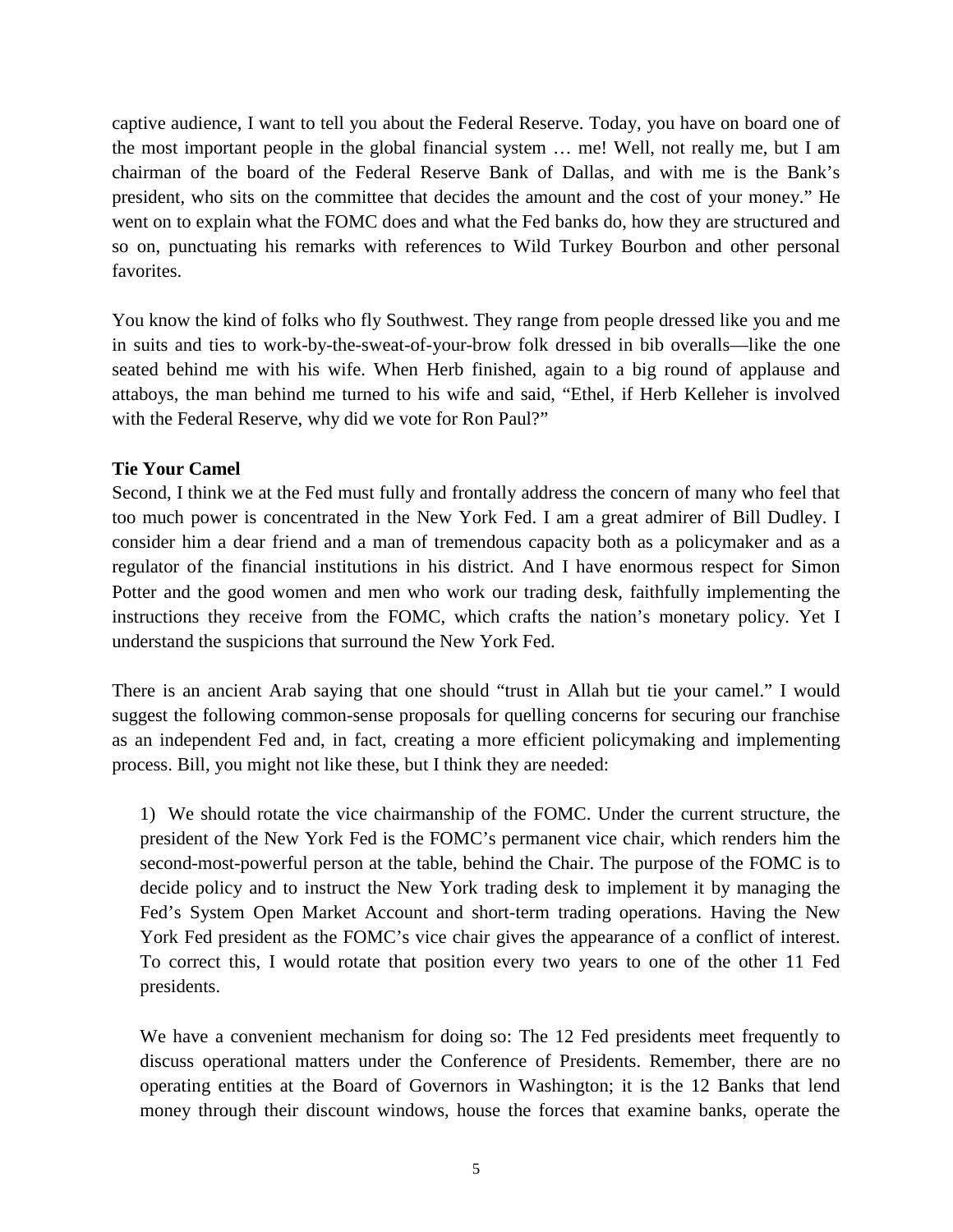vaults that keep safe the people's cash, and so on. The Conference of Presidents rotates its chair among the presidents on a biennial basis. So I would simply have the chairman of the Conference of Presidents automatically become vice chair of the FOMC. This way, over the course of two years, the Federal Reserve representatives of all 50 states (and all congressional districts) would occupy the second-most-important slot on the FOMC, and any appearance of conflicted interest would disappear.

2) With regard to regulation, the greatest concern appears to be the problem of regulatory capture by the largest and most powerful institutions, the so-called Systemically Important Financial Institutions, or SIFIs. We have instituted at the Board of Governors a powerful and, to my mind, extremely able and disciplined leader on regulatory matters, Governor Dan Tarullo. But if that alone proves unsatisfactory to the Congress, a simple solution would be to have each of the SIFIs supervised and regulated by Federal Reserve Bank staff from a district other than the one in which the SIFI is headquartered. Each of the Fed Banks has an able body of examiners. With a tough central disciplinary authority in Washington dispatching those troops to districts where SIFIs are concentrated, we might eliminate any perception of conflicted interest and, again, assure that regulators from all 12 Federal Reserve districts, rather than from just two cities, are deployed in maintaining the safety and soundness of our banking system.

Those are the two suggestions I thought would be most offensive to this New York audience!

And I have a third and fourth:

3) I would give the Federal Reserve Bank presidents an equal number of votes as the Washington-based governors, save the Chair.

Presently, the New York Fed gets a permanent vote and the remaining 11 Banks get four votes, with Cleveland and Chicago voting every two years and the rest voting every three years. This makes no sense to me. The population of the New York Federal Reserve district is smaller than that of the San Francisco, Atlanta, Chicago, Richmond and Dallas districts. The Cleveland district is much smaller than New York's, roughly equal to that of Kansas City, and only slightly larger than that of St. Louis, Boston and Philadelphia—each of which has 6 percent or less of the country's population. (Minneapolis is the smallest district, with fewer than 3 percent of the nation's population and roughly 1 percent of the Federal Reserve's deposits.)

And if you look at population growth, it is clear that the districts that get to vote most often are not the ones that are growing but the regions that were most prominent generations ago. Since 1970, the Federal Reserve Bank of Cleveland's district has grown in population by less than 7 percent, New York's by 9 percent and Chicago's by 18 percent. At the other end of the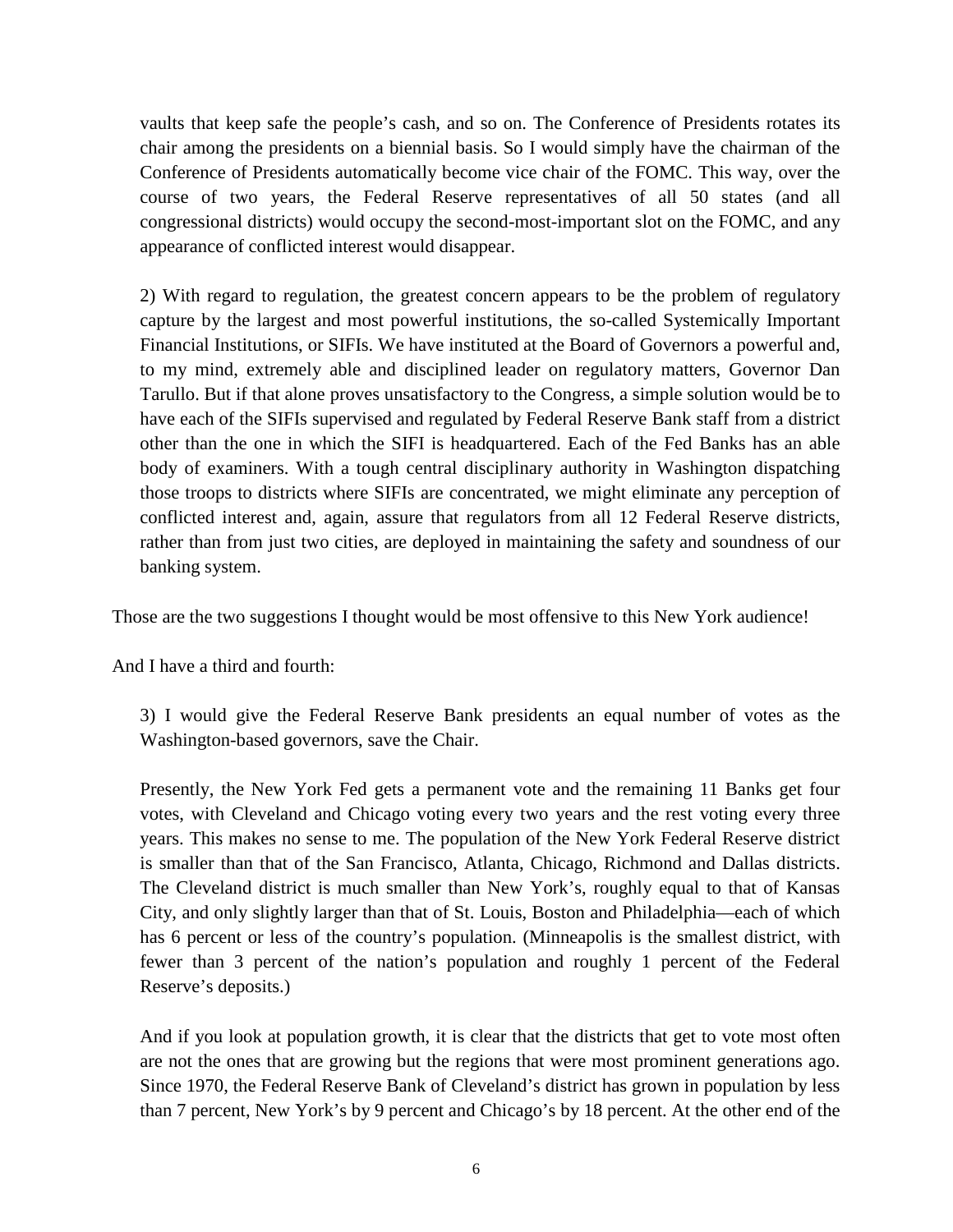spectrum, the Federal Reserve Bank of Dallas' district has grown by 123 percent, San Francisco's by 112 percent, Atlanta's by 105 percent and Richmond's by almost 70 percent.

The current voting schedule makes no sense to me. But I wouldn't necessarily change it simply to avenge the past. I would change it to balance out the division of power between the Federal Reserve Banks that are out in the field and among the people and businesses that operate our economy and have their own independent research staffs, and the Board of Governors, which is Beltway bound geographically and is briefed and guided by a single staff. I have great admiration for the brilliance and integrity of the members of the Board of Governors research staff. But you will notice that for at least a couple of decades, the governors have tended to vote in a block, and it brings to mind Peter Weir's romantic comedy *Green Card*, where the character played by Gerard Depardieu chastises the woman played by Andie MacDowell, saying, "You get all your opinions from the same place." The members of the Board get their opinions from the same staff; the Fed bankers who sit at the FOMC table get theirs from 12 disparate staffs of the same high quality as that which resides in Washington.

I would give six Banks the vote to match the six governors other than the Chair. The next year, the other six would have the vote. The Chair would then be the tiebreaker if a tie were to ensue, though given the collegial way in which we conduct our deliberations, my guess is that a tiebreaker would be a rarity. Thus, over a two-year stretch, all 50 states and all congressional districts would have someone representing their constituents sitting as a voter at the table. Every year, six Fed Banks whose presidents serve under boards of directors chosen from within the states in their districts would match wits with Fed governors appointed by presidents and approved by Congress, providing a balance between what some might consider representatives of Main Street and Washington factotums. To me, this is eminently sensible.

4) Fourth and finally, I would have the Chair hold a press conference after every FOMC meeting. I have long advocated this. Presently, the Chair holds a press conference every quarter. In effect, this means that any change in monetary policy can be made only at a quarter's end. (For if we were to suddenly announce that in between quarter 'X' and quarter 'Y' the Chair was going to hold a press conference, it might spook and destabilize the markets). In the parlance of economics, this injects some time-dependency into our deliberations when we should be guided in making policy strictly by the state of the economy, and take action on monetary policy when it is needed. I believe the Chair should hold a press conference after every meeting to explain the whys and wherefores of the policy decision taken by the committee. This would both add transparency and give the FOMC greater leeway in implementing policy. For the record, I have been arguing for this for years now.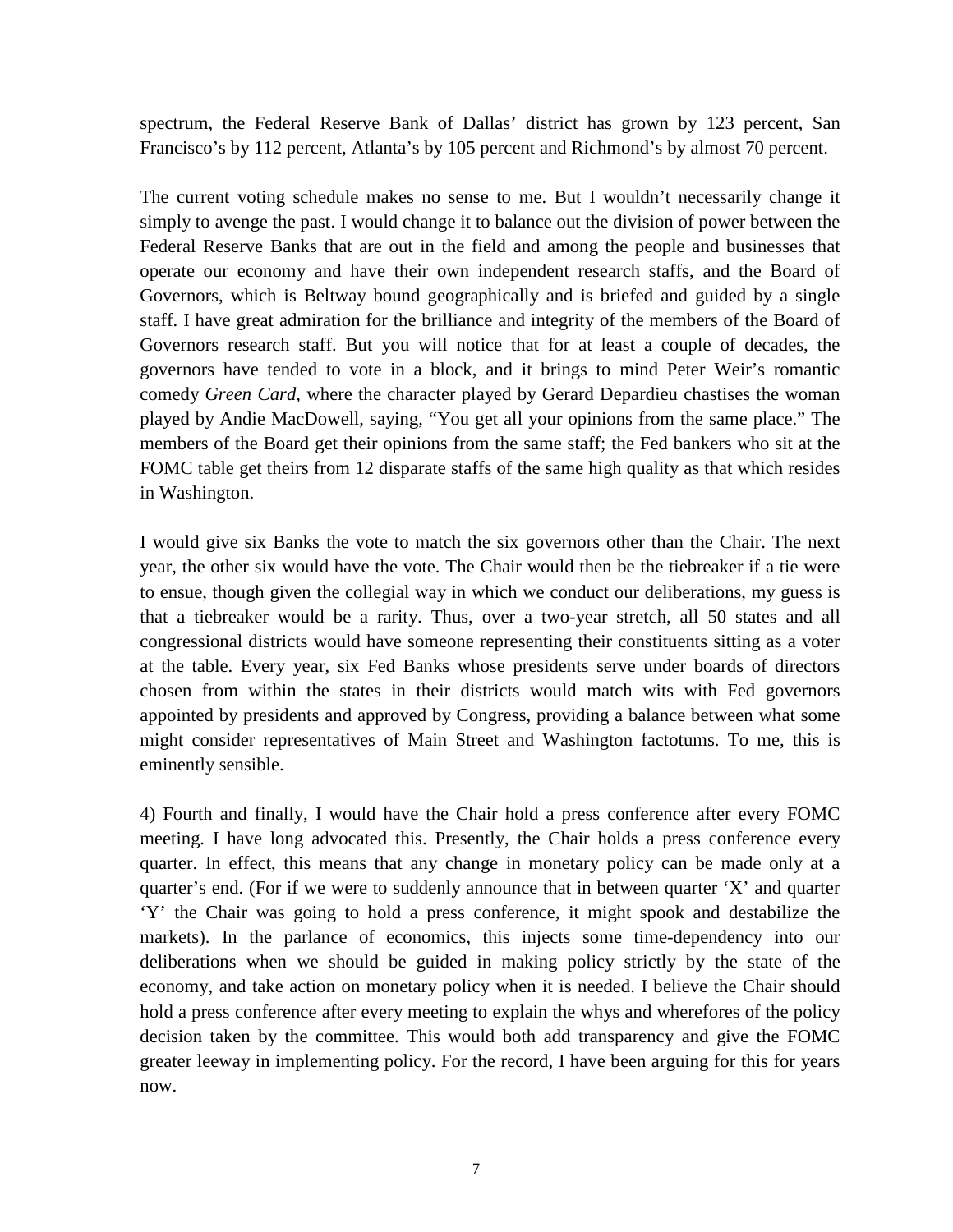#### **Monetary Alzheimer's**

In the interest of time, I am going to make some additional, abbreviated suggestions, based on my decade at the Fed.

Policymakers must be rigorous in their analysis but must be guided by common sense. We have developed very sophisticated models of the economy at the Fed, and they are useful in providing a framework for deliberation. Yet they are always at risk of becoming stale or inappropriate to the situation. My advice is to heed Charles Kindleberger's warning that "different circumstances call for different prescriptions." "The art of economics," he said, "is to choose the right model for the given problem, and to abandon it when the problem changes shape."<sup>4</sup>

Right now, we are trying to understand the dynamics of inflation. We have declared a 2 percent intermediate target for inflation, which seems to be standard for most central banks. Headline inflation measures show a significant shortfall from that target. The headline personal consumption expenditures (PCE) price index fell 0.2 percent in December. Its 12-month increase was 0.75 percent, down from 1.6 percent in June. Should this low, and still falling, rate of price inflation retard the date of the liftoff from the zero-interest-rate policy we have been operating for more than six years?

I think not. We all know that headline inflation is being held down by the big decline in energy prices that began in the second half of 2014. We know that once energy prices stabilize, headline inflation is likely to bounce right back up. Policy needs to take past inflation into account, but it needs to take future inflation into account, too. That's just another way of saying that, for policy purposes, it's inflation's medium-term trend that matters—which is why analysts and policymakers pay so much attention to core inflation measures. The widely heralded FRB/US model that has been used by the Board of Governors staff since 1996 is an example: It is built around PCE inflation excluding food and energy—which is the traditional measure of core inflation. Ex-food-and-energy PCE inflation was essentially zero in December, month over month, while the 12-month rate slipped to 1.3 percent from 1.5 percent in June.

Here's where that Kindleberger quote is relevant. A good core inflation measure strips the noise out of headline inflation and leaves the signal. By that standard, recent analysis shows that the ex-food-and-energy PCE inflation rate that drives the FRB/US inflation forecast is a second-rate core inflation measure, at best. An alternative measure developed at the Dallas Fed—the Trimmed Mean PCE—is superior in three respects.

First, trimmed mean inflation is better insulated from transitory energy-price swings. Since 1994 (the start of the current 2 percent-inflation era), conventional core inflation's correlation with changes in the real price of oil is 0.26, while trimmed mean inflation's correlation is just 0.05.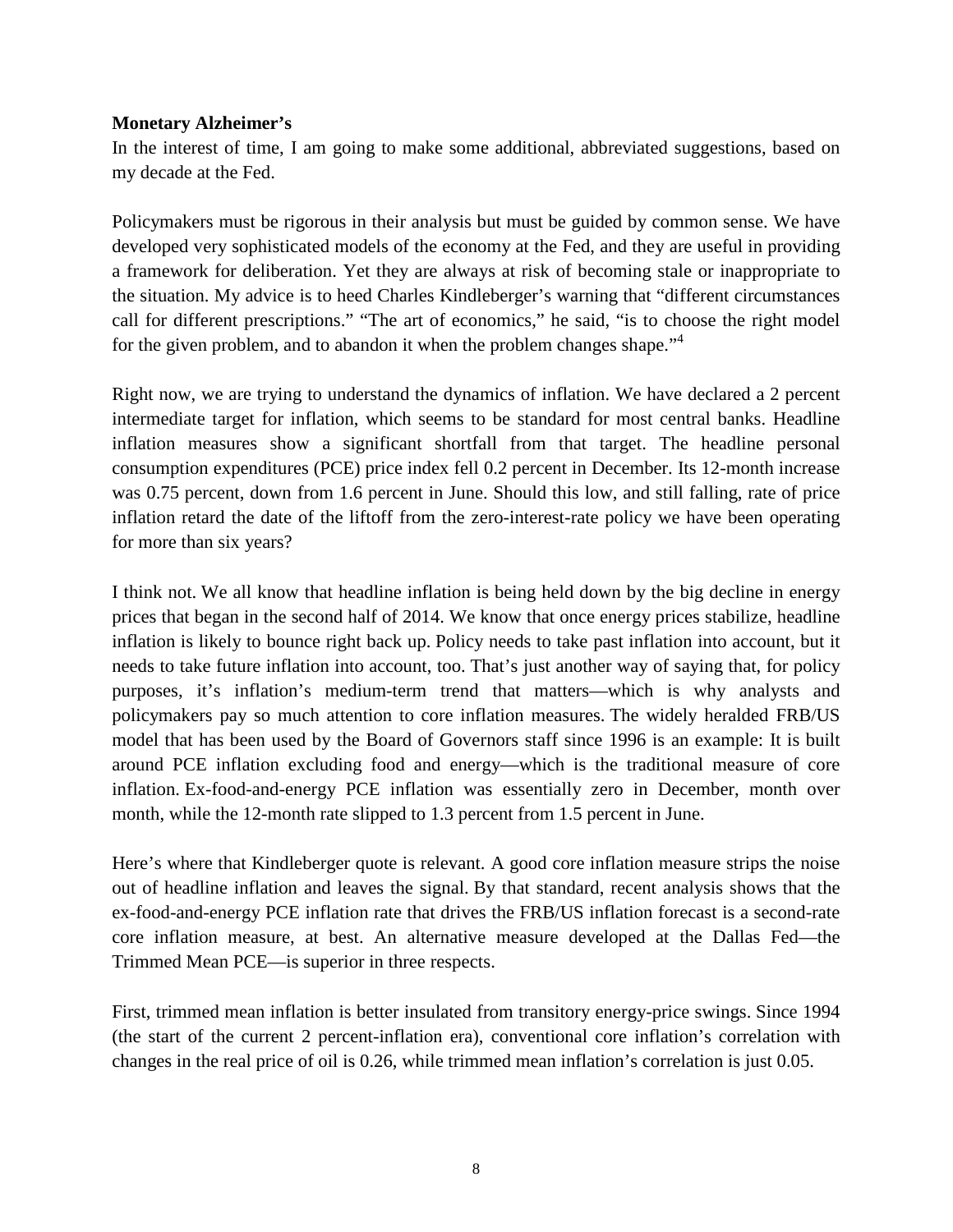Second, as judged by root-mean-square error (sorry, but I do have to drop a little Fedspeak economic jargon here), it is more closely aligned with intuitive, direct measures of trend headline inflation—like the 36-month centered average, or headline inflation's average over the coming 24-month period—that we are only able to observe after the fact.<sup>5</sup>

Third, trimmed mean inflation has shown substantially less systematic bias. Over the past 10 years, looking only at data that would have been available to policymakers in real time, conventional core PCE inflation has averaged 1.65 percent—nearly 30 basis points below headline inflation's 1.94 percent average. Meanwhile, trimmed mean inflation has come in at 1.83 percent—just 10 basis points below headline. Setting policy using conventional core as your guide is like navigating using a compass: It has a systematic bias and is influenced by local anomalies in the Earth's magnetic field. Using the trimmed mean to set policy is more akin to navigating by GPS.

If you go to the Dallas Fed website, you will see our most recent posting: The 12-month trimmed mean rate held steady in December, staying within the 1.6 to 1.7 percent range it's occupied every month since April 2014. That's a lower range than we're shooting for, but a whole lot less discouraging than an inflation reading of 0.75 percent or even 1.3 percent.

Unemployment trends give us additional reason not to be overly concerned about the current inflation shortfall.

Recently, Pope Francis gave a stern lecture to the College of Cardinals about the risks of what he termed "spiritual Alzheimer's." I worry that the FOMC, preoccupied with its 2 percent inflation target and understandably shy about moving too soon to lift off from the "zero bound," is at risk of "monetary Alzheimer's."

My chief policy advisor, Evan Koenig, and I, and our Dallas research colleagues Anil Kumar and Pia Orrenius have authored papers that show the Phillips curve—the relationship between unemployment and wage growth—is not linear but convex, meaning that wage growth initially picks up slowly in response to unemployment rate declines, but as you approach maximum employment, inflation turns upward with increasing intensity. Up to now, we've been in picksup-slowly territory, with wage and salary inflation rising 0.2 percentage points each year, from 1.5 percent in 2011, to 1.7 percent in 2012, to 1.9 percent in 2013 and to 2.1 percent in 2014. But if historical patterns hold, we'll see larger and larger increments to wage inflation going forward.

Inflation responds to slack with a long lag in today's world, where—thanks greatly to the efforts of Paul Volcker—confidence in the Federal Reserve's commitment to price stability is strong. It's easy for policymakers to take that confidence for granted, and understandable that they would want to push hard against real resource constraints in an effort to spread prosperity more broadly. However, as I have repeatedly reminded my FOMC colleagues, every single time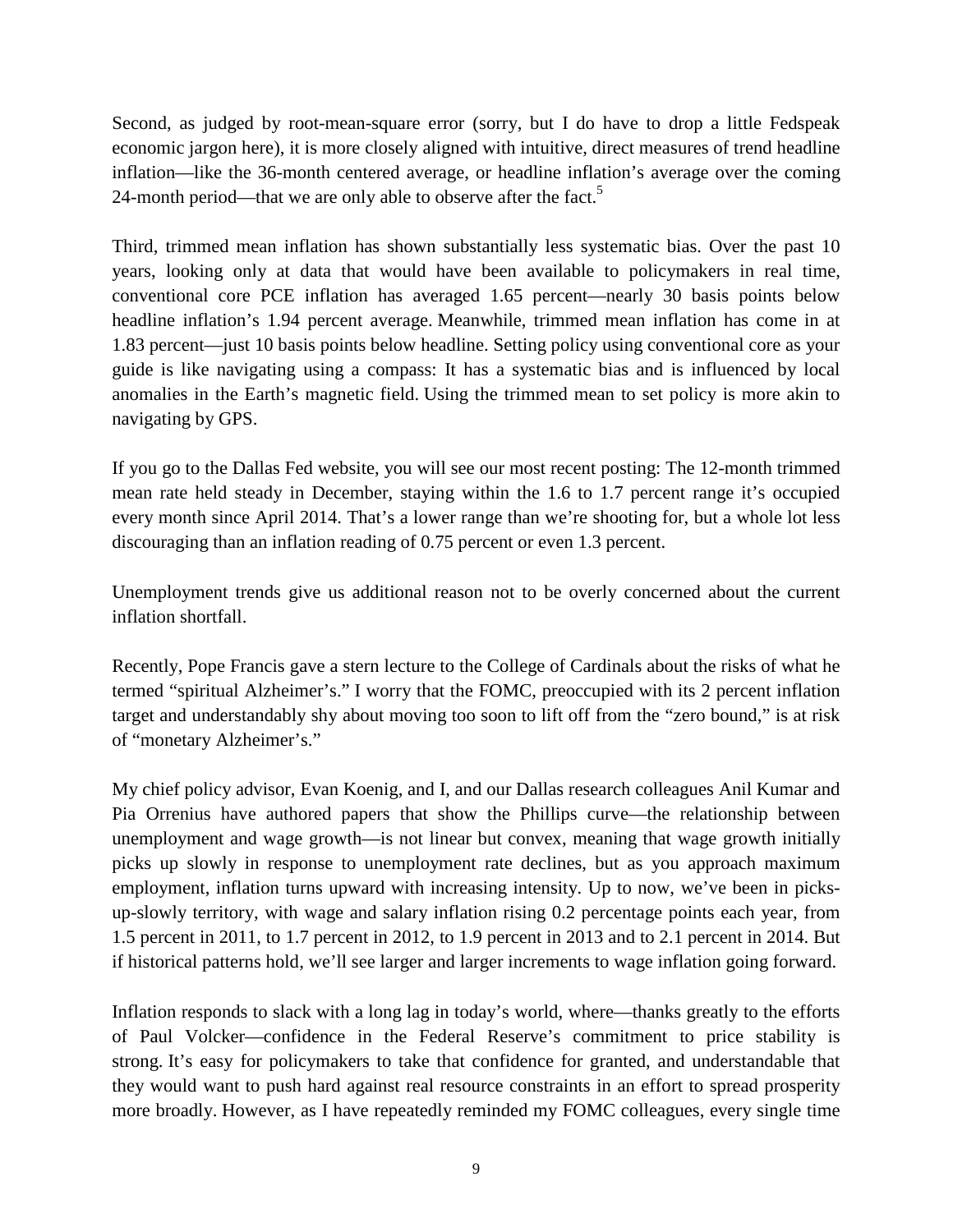the Fed has waited for full employment to be achieved before starting to withdraw accommodation, it has ended up driving the economy into recession. When policymakers get too clever by half, the public pays a steep price.

I liken monetary policy to piloting a ship, as I learned to do at the Naval Academy. When you are at the conn—at the wheel of a large ship—you begin to slow down miles before you reach your intended destination. There are no brakes you can slam on to make a sudden stop. Ship velocity, like monetary policy, operates with a lag. If we wait to see the whites of the eyes of full employment and then have to raise rates sharply, I believe it will shock the economy and invite an adverse reaction. So, taking a page from Pope Francis, I hope we don't forget the past and will remember that the wisest policy option has proven to be early and gentle interest rate increases as we approach full employment.

### **Secretariat**

During the financial crisis, I said we were "the best-looking horse in the glue factory." The outlook was bleak everywhere, and we were hobbling along on unsure legs. Now, thanks in part to accommodative monetary policy and the indestructible force of American entrepreneurialism, most vividly demonstrated by George Mitchell and other innovators in the energy sector, and with no thanks to fiscal and regulatory shenanigans by a feckless Congress and White House, the U.S. economy is now racing down the track.

Our businesses used the downturn to tighten their expense structures and ramp up productivity and efficiency. They have used the accommodative monetary policy of the Fed and the abnormally low interest rates the Fed has engineered to clean up their balance sheets, replacing existing debt with lower-cost debt and also tightening up their equity structures, buying back shares and improving shareholder satisfaction by paying out higher dividends. During the depth of the crisis, one of my most esteemed colleagues on the FOMC noted that, looking at our banks' balance sheets, "nothing on the right was right and nothing on the left was left." Now both sides of the balance sheets of most U.S. companies, as well as banks, are healthier than they have been in decades.

Here is the point: Thanks to the Fed's monetary policy and to their own ingenuity, private businesses in the U.S.A.—those that create real, lasting jobs—are well-groomed and fit and ready to run faster around the global track than the businesses of any other country.

So let me conclude with the visual that I believe embodies the potential of our economy: that of Secretariat at the Belmont Stakes in 1973. And let me remind you that despite all the naysayers and doomsayers—those who said Europe would lap America, that Japan would lap America, that China would lap America, that the BRICs (Brazil, Russia, India and China) would lap America, that America could not compete with the masses of low-cost labor that were unleashed in China and India and elsewhere by the end of the Cold War and with the advent of globalization—we